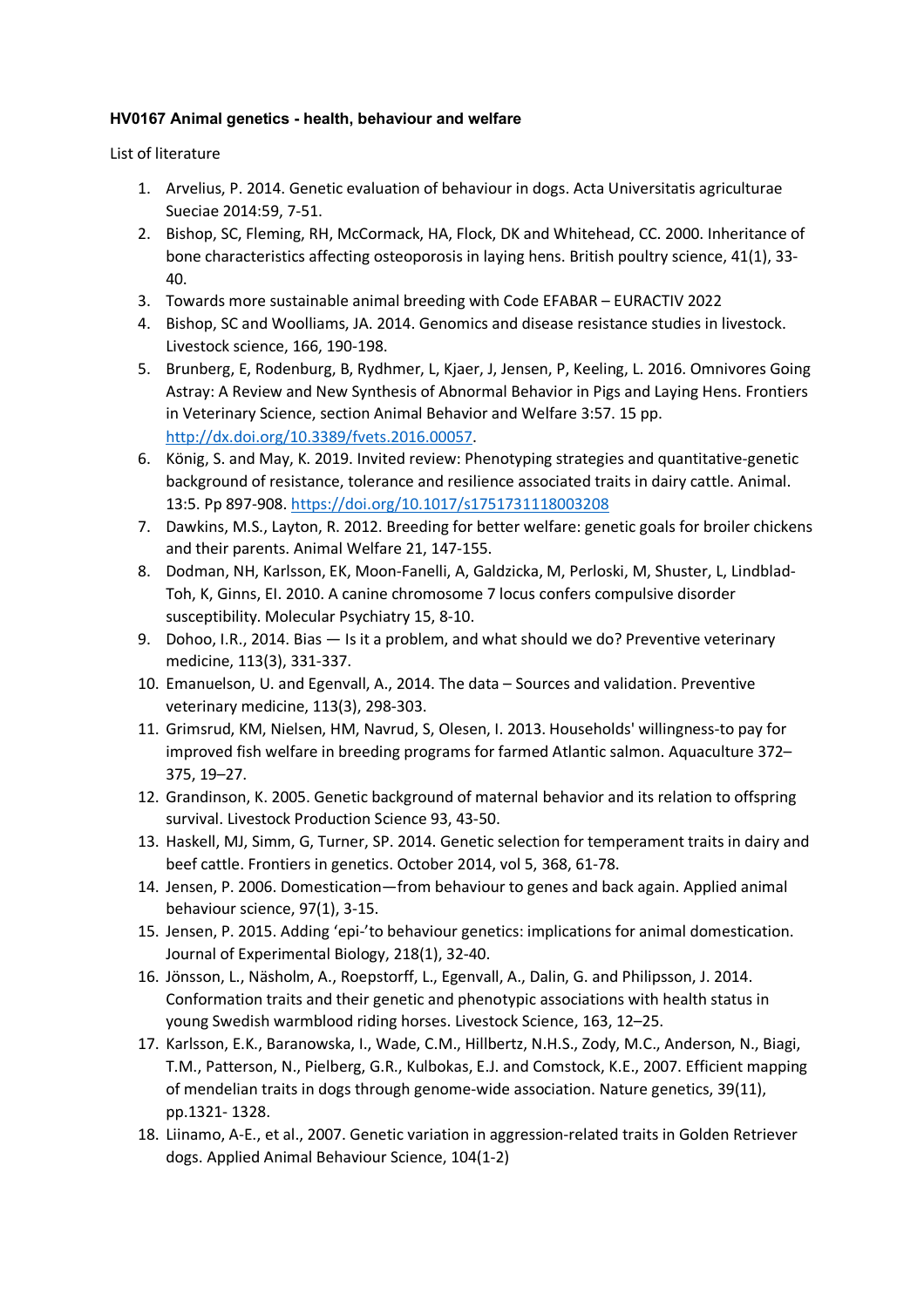- 19. Leenstra, Napel, Visscher and Sambeek 2016. Layer breeding programmes in a changing production environment: a historic perspective. World's poultry science Journal 72, 21-35.
- 20. Malm, S., Fikse, W.F., Danell, B. and Strandberg, E., 2008. Genetic variation and genetic trends in hip and elbow dysplasia in Swedish Rottweiler and Bernese Mountain Dog. Journal of animal breeding and genetics, 125(6), pp.403-412.
- 21. Mattiello, S., Battini, M., Andreoli, E., Barbieri, S. 2011. Short communication: Breed differences affecting dairy cattle welfare in traditional alpine tie-stall husbandry systems. J. Dairy Sci. 94, 2403–2407.
- 22. Muir, WM, Cheng, HW, Croney, C. 2014. Methods to address poultry robustness and welfare issues through breeding and associated ethical considerations. Frontiers in genetics Nov 2014, vol 5, article 407. Pp 93-103.
- 23. Martin, W., 2014. Making valid causal inferences from observational data. Preventive veterinary medicine, 113(3), pp.281-297.
- 24. Understanding Animal Welfare Keeling et al 2018 (In: Appleby, M.C., Olsson, A and Galindo. F. (Eds). Animal Welfare, 3rd edition. CABI Publishing, Wallingford, pp. 16-38. (2nd Edition is also ok to use))
- 25. Rauw and Gomez-Raya 2015. Genotype by environment interaction and breeding for robustness in livestock Frontiers in Genetics 20 oct 2015 doi 10.3389/fgene.2015.00310.
- 26. Rydhmer, L & Lundeheim, N. 2008. Breeding pigs for improved welfare. In: Welfare of pigs from birth to slaughter. Eds: L Faucitano & AL Schaefer. Wageningen Academic Publishers. p 243-270.
- 27. Persson M.E., et al., 2018. Sociality genes are associated with human-directed social behaviour in golden and Labrador retriever dogs. PeerJ Nov 6;6:e5889
- 28. Shrestha, M. 2017. Genetics of equine insect bite hypersensitivity and genetic diversity in horses. Acta Universitatis agriculturae Sueciae 2017:1, pages 13-65.
- 29. Stryhn, H. and Christensen, J., 2014. The analysis—hierarchical models: past, present and future. Preventive veterinary medicine, 113(3), pp. 304-312.
- 30. Tang, R., et al., 2014. Candidate genes and functional noncoding variants identified in a canine model of obsessive-compulsive disorder. Genome biology, 15(3), p.R25.
- 31. Van Laere, A.S., et al., 2003. A regulatory mutation in IGF2 causes a major QTL effect on muscle growth in the pig. Nature, 425(6960), pp.832-836.
- 32. Olsson, I. A. S., Gamborg, C., and Sandoe, P., 2006. TAKING ETHICS INTO ACCOUNT IN FARM ANIMAL BREEDING: WHAT CAN THE BREEDING COMPANIES ACHIEVE? Journal of Agricultural and Environmental Ethics, LINK to pdf
- 33. Goodwin, S., McPherson, J.D., McCombie, W.R., 2016. Coming of age: Ten years of nextgeneration sequencing technologies. May 17(6):333-51.
- 34. Viluma, A., Mikko, S., Hahn, D., Skow, L., Andersson, G., Bergström., T.F., 2017. Genomic structure of the horse major histocompatibility complex class II region resolved using PacBio long-read sequencing technology. Sci Rep. Mar 31;7:45518
- 35. Noh, J.H., et al., 2017. Integrating evolutionary and regulatory information with a multispecies approach implicates genes and pathways in obsessive-compulsive disorder. Nat Commun. Oct 17;8(1):774.
- 36. Sayyab S., et al., 2016. Whole-Genome Sequencing of a Canine Family Trio Reveals a FAM83G Variant Associated with Hereditary Footpad Hyperkeratosis. G3 (Bethesda). 6(3):521-7
- 37. Rydhmer, L., 2020. Advances in understanding the genetics of pig behaviour. In: Understanding the behaviour and improving the welfare of pigs (ed: S Edwards). Burleigh Dodds Science Publishing.